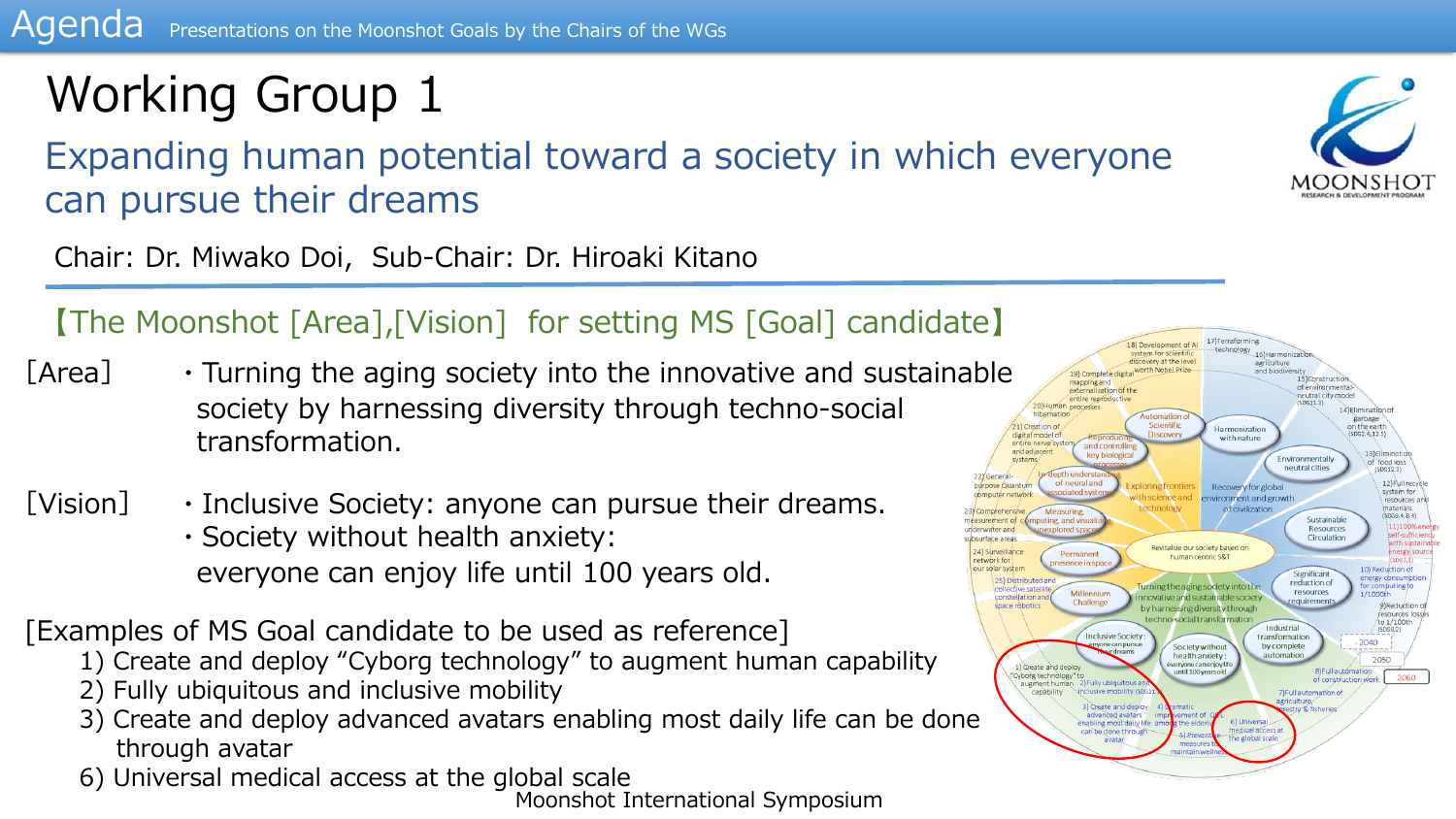### Working Group 1 Member



|           | <b>Member</b>                                                                                                                                                   |  |
|-----------|-----------------------------------------------------------------------------------------------------------------------------------------------------------------|--|
| Chair     | Dr. Miwako Doi<br>Auditor, National Institute of Information and Communications Technology                                                                      |  |
| Sub Chair | Dr. Hiroaki Kitano<br>President and CEO, Sony Computer Science Laboratories, Inc.<br>Professor, Okinawa Institute of Science and Technology Graduate University |  |
|           | Dr. Masahiko Inami<br>Professor, Research Center for Advanced Science and Technology, The University of Tokyo                                                   |  |
|           | Mr. Toshiyuki Kanoh,<br>Excutive Chief Engineer, Data Science Research Laboratories, NEC Corporation                                                            |  |
|           | Dr. Hideyuki Tokuda,<br>President, National Institute of Information and Communications Technology                                                              |  |
|           | Dr. Teruo Higashino,<br>Professor, Graduate School of Information Science and Technology, Osaka University                                                      |  |
|           | Dr. Norihiro Hagita,<br>Chair and Professor, Art Science Department, Osaka University of Arts                                                                   |  |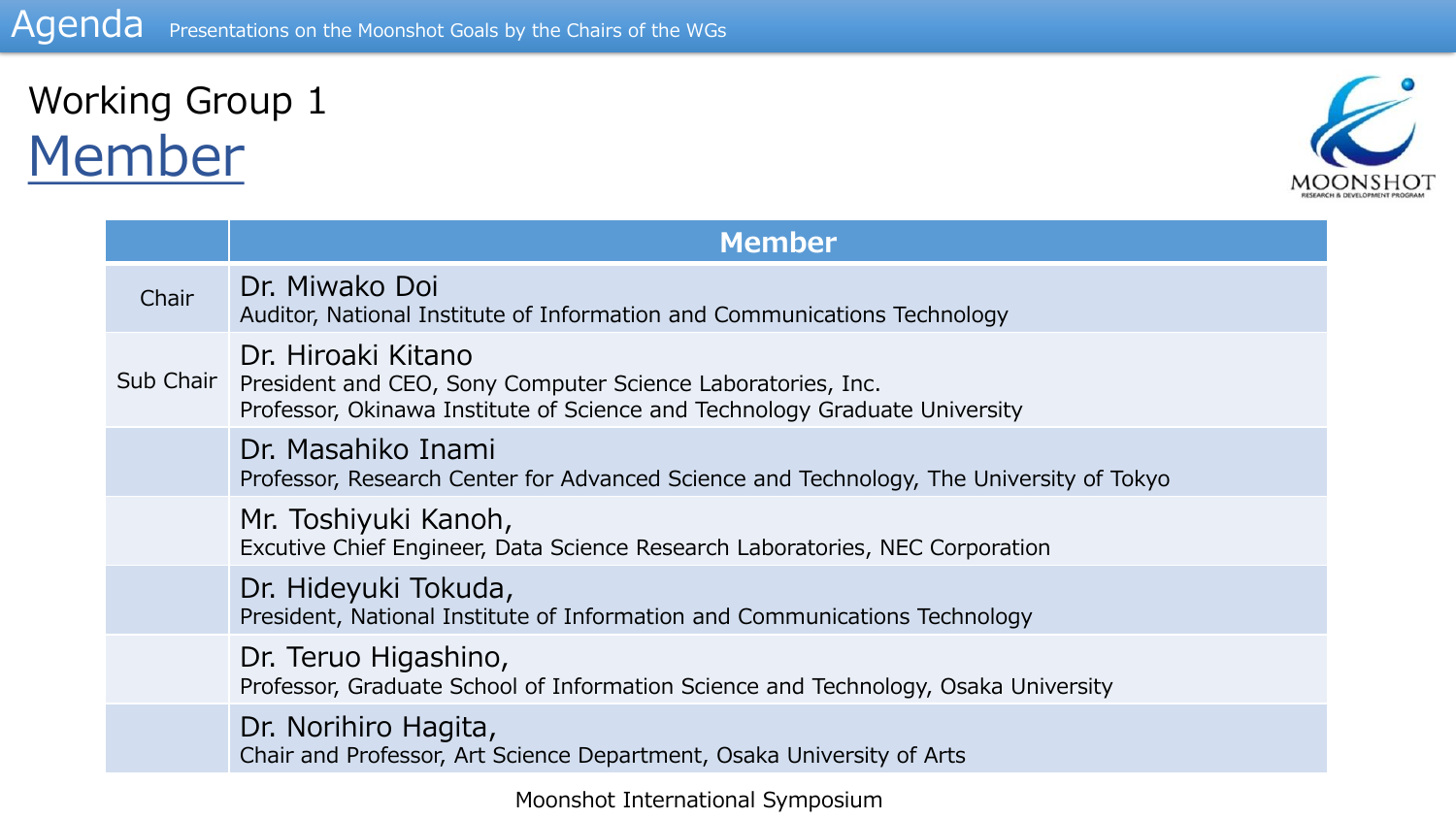

Worp

#### 【Concept of MS Goal candidate】

・By 2050, realization of a society in which human beings can be free from their limitations of body, brain, space, and time with harmonious empowerment.

### Symbiotic Diversity Society 2050

Augmented Creatures (Human, Animal, Plants, etc.) and Artificial Ones with Physical-Cyber Environments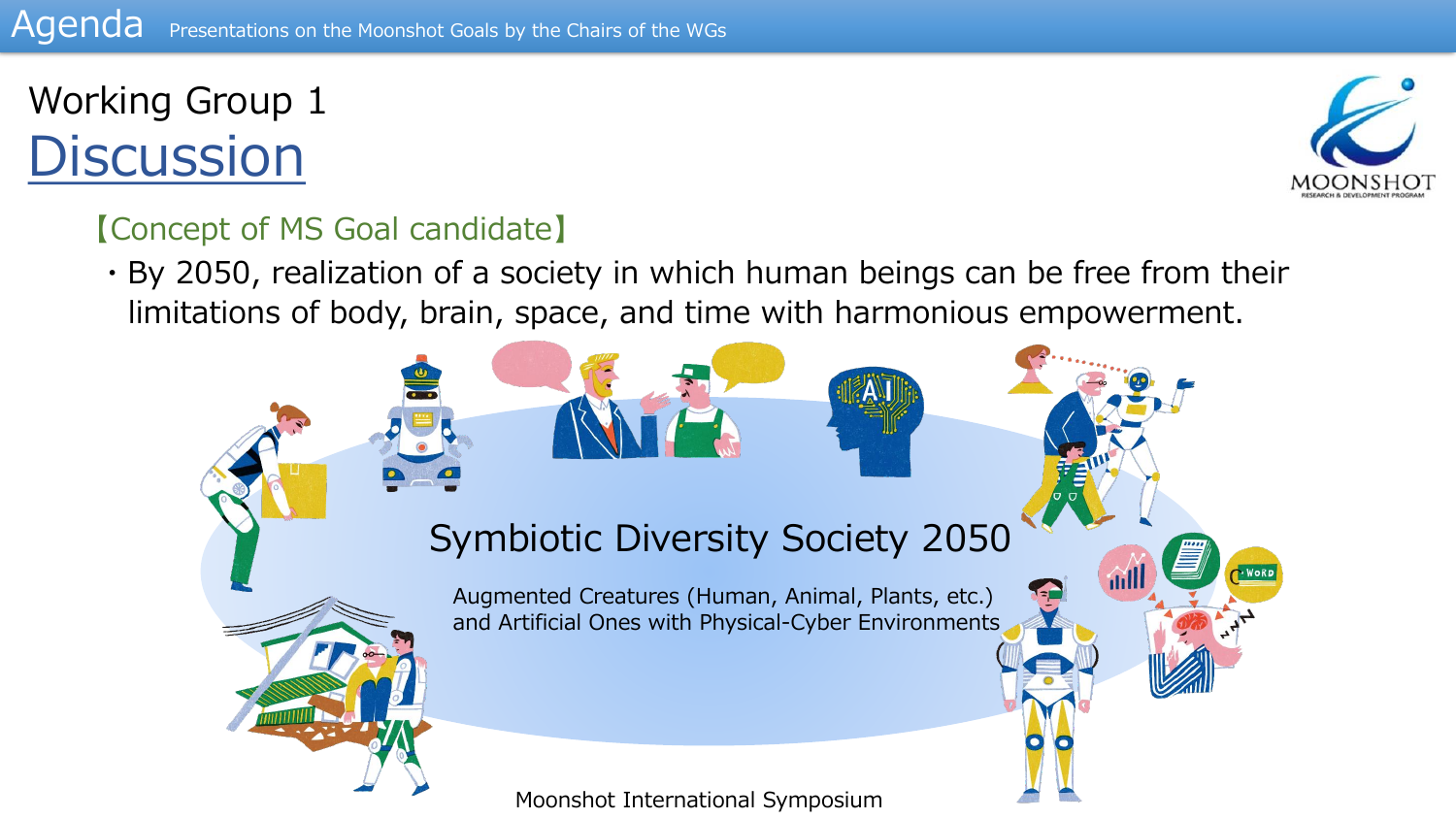



**Cybernetic Avatar Capitalism for Diversity and Inclusion Cybernetic Avatar Life**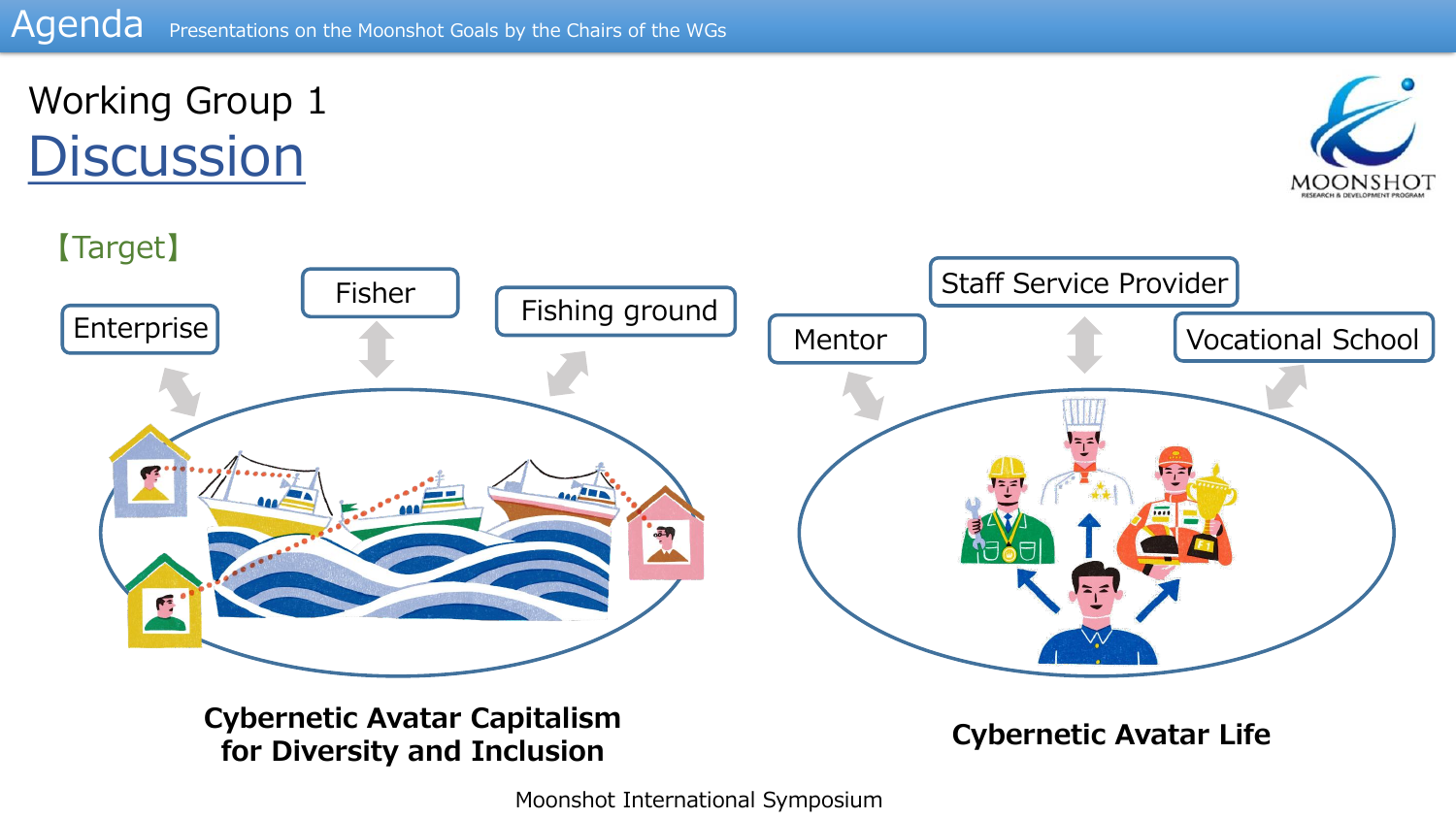

#### 【Concept of MS Goal candidate】

・By 2050, realization of a society in which human beings can be free from their limitations of body, brain, space, and time with harmonious empowerment.

WG1 discusses Cybernetic Avatar(C-Avatar) Society in order to create disruptive socio-technological changes in Japan. C-Avatar is a concept that includes not only remote avatars using robots and 3D images as proxies but also empowerment of the physical/cognitive activities of human using ICT and robotics.

C-Avatar aims to be active not only in the physical world, but also in the cyberphysical world, i.e. Society 5.0.

#### **Business Target: Cybernetic Avatar Capitalism for Diversity and Inclusion**

**Life Target: Cybernetic Avatar Life**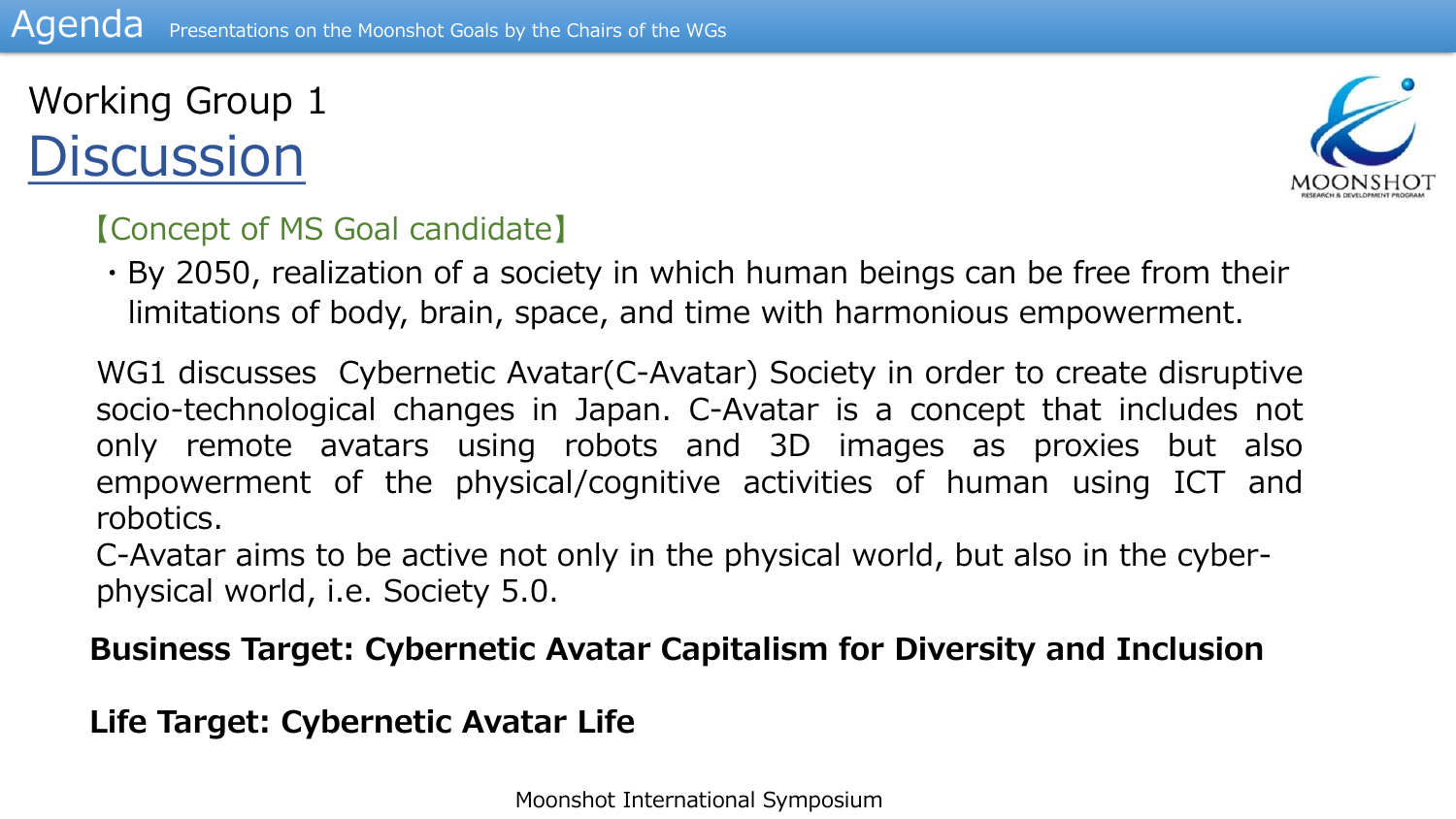

Common Technologies Human in the CPS Loop